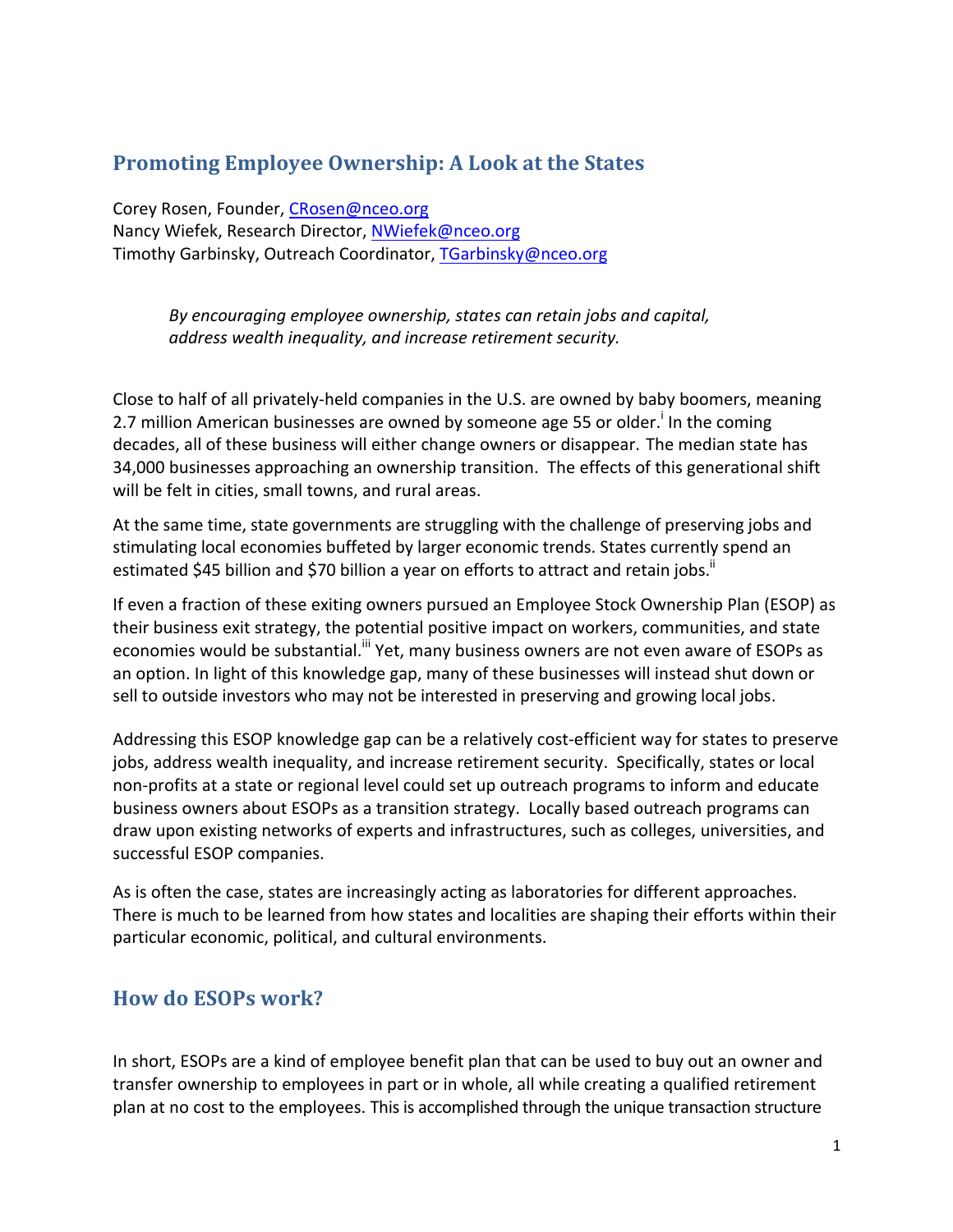that is available to ESOPs under law: the ESOP trust can borrow money to buy the shares of the departing owner(s), with the company making cash contributions to the plan to enable it to repay the loan over time. Alternatively, the company may contribute new shares of its own stock and/or use cash to buy existing shares without a loan. Regardless of how the plan acquires stock, company contributions to the trust are tax-deductible, within certain limits.

Shares in the trust are allocated to individual employee accounts. Generally, all full-time employees are included after a year of service. When employees leave the company, they receive their stock, which the company must buy back from them at its fair market value (unless there is a public market for the shares). Private companies must have an annual outside valuation to determine the price of their shares.<sup>iv</sup>

From the perspective of the selling owner, it makes sense to fund an ESOP at a higher rate than other benefit plans such as  $401(k)s$  because the ESOP accomplishes multiple goals – in addition to being an employee benefit, it also provides a succession plan that fairly compensates the selling owner and introduces unique tax advantages for both the owner and the company. ESOPs have proven to be a sustainable form of company ownership. Not only do these employee-owned companies generally continue to thrive, this unique ownership structure often improves company performance.

Supporters across party lines in Congress have determined that ESOPs are good public policy, and as a result there are significant tax benefits to establishing and maintaining an ESOP. In order to qualify for those benefits, ESOPs by law must be broad-based. They must extend to all employees meeting minimal employment requirements (with some exceptions that apply to all benefit plans), and they cannot excessively benefit highly compensated employees.

Currently, there are around  $6,660$  ESOPs in the United States holding total assets of nearly \$1.4 trillion.<sup>V</sup> These plans cover 14.2 million participants. The Midwest is home to the greatest number of ESOPs, followed by the South. There is a least one ESOP headquartered in 4,131 distinct zip codes. As Table 1. demonstrates there is potential across states for more ESOP transitions.

|                  | Current                                    |                       | Potential                                                         |
|------------------|--------------------------------------------|-----------------------|-------------------------------------------------------------------|
| <b>State</b>     | <b>Number</b><br>οf<br>ESOPs <sup>vi</sup> | Total<br>Participants | Number of<br>business<br>owners age<br>55 or older <sup>vii</sup> |
| <b>Northeast</b> | 1,088                                      | 3,298,762             | 489,593                                                           |
| New England      | 320                                        | 1,030,072             | 136,153                                                           |
| Connecticut      | 64                                         | 422,631               | 32,987                                                            |
| Maine            | 42                                         | 7,320                 | 15,667                                                            |
| Massachusetts    | 135                                        | 363,792               | 56,638                                                            |
| New Hampshire    | 29                                         | 6,817                 | 13,725                                                            |
| Rhode Island     | 17                                         | 223,272               | 9,091                                                             |
| Vermont          | 33                                         | 6,240                 | 8,045                                                             |

#### **Table 1. Current coverage of ESOPs and Potential by Region and State**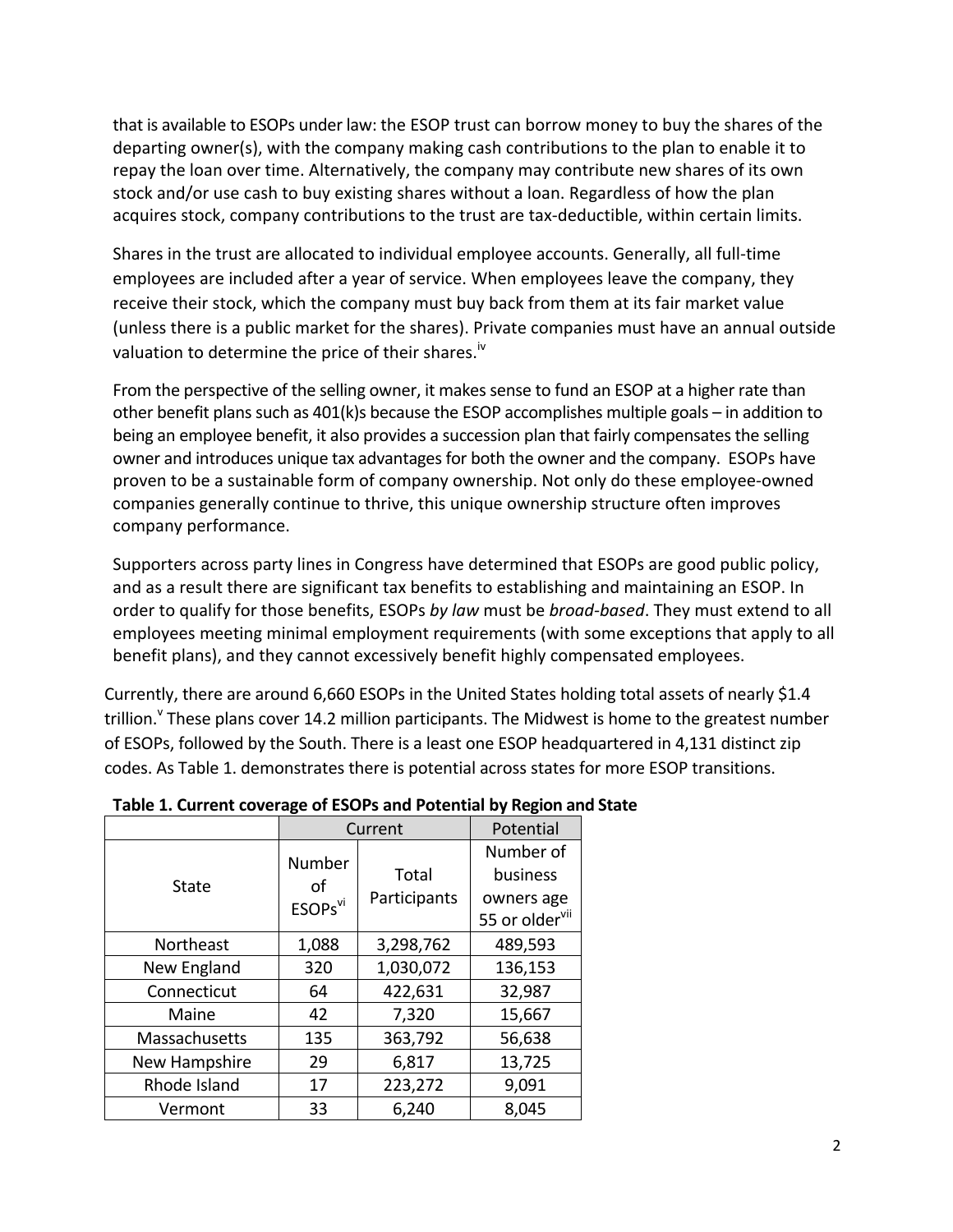| Middle Atlantic           | 768   | 2,268,690 | 353,440 |
|---------------------------|-------|-----------|---------|
| New Jersey                | 141   | 1,036,682 | 83,850  |
| New York                  | 321   | 846,576   | 166,831 |
| Pennsylvania              | 307   | 385,432   | 102,759 |
| Midwest                   | 2,119 | 3,615,255 | 615,420 |
| <b>East North Central</b> | 1,229 | 2,138,293 | 399,850 |
| Indiana                   | 186   | 133,882   | 55,928  |
| Illinois                  | 347   | 747,387   | 113,639 |
| Michigan                  | 207   | 288,117   | 82,473  |
| Ohio                      | 296   | 784,564   | 91,516  |
| Wisconsin                 | 193   | 184,342   | 56,294  |
| <b>West North Central</b> | 889   | 1,476,963 | 215,570 |
| lowa                      | 161   | 455,337   | 33,553  |
| Kansas                    | 106   | 72,071    | 30,518  |
| Minnesota                 | 270   | 790,124   | 54,283  |
| Missouri                  | 204   | 102,518   | 54,204  |
| Nebraska                  | 70    | 24,073    | 22,485  |
| North Dakota              | 54    | 25,855    | 9,111   |
| South Dakota              | 24    | 6,985     | 11,416  |
| South                     | 1,949 | 5,934,370 | 904,232 |
| South Atlantic            | 999   | 2,805,033 | 501,226 |
| Delaware                  | 9     | 52,011    | 7,411   |
| District of Columbia      | 14    | 4,410     | 5,377   |
| Florida                   | 186   | 501,923   | 177,617 |
| Georgia                   | 157   | 579,349   | 70,002  |
| Maryland                  | 130   | 343,563   | 47,503  |
| North Carolina            | 122   | 781,487   | 77,948  |
| South Carolina            | 60    | 37,439    | 34,039  |
| Virginia                  | 292   | 499,738   | 69,211  |
| West Virginia             | 28    | 5,114     | 12,118  |
| <b>East South Central</b> | 341   | 373,148   | 127,003 |
| Alabama                   | 76    | 48,337    | 31,808  |
| Kentucky                  | 111   | 131,911   | 32,653  |
| Mississippi               | 46    | 24,997    | 18,095  |
| Tennessee                 | 109   | 167,902   | 44,447  |
| West South Central        | 609   | 2,756,189 | 276,003 |
| Arkansas                  | 59    | 1,709,215 | 23,422  |
| Louisiana                 | 83    | 38,624    | 36,841  |
| Oklahoma                  | 85    | 61,033    | 34,040  |
| Texas                     | 382   | 947,317   | 181,700 |
| West                      | 1,501 | 1,430,522 | 672,947 |
| Mountain                  | 422   | 168,222   | 216,196 |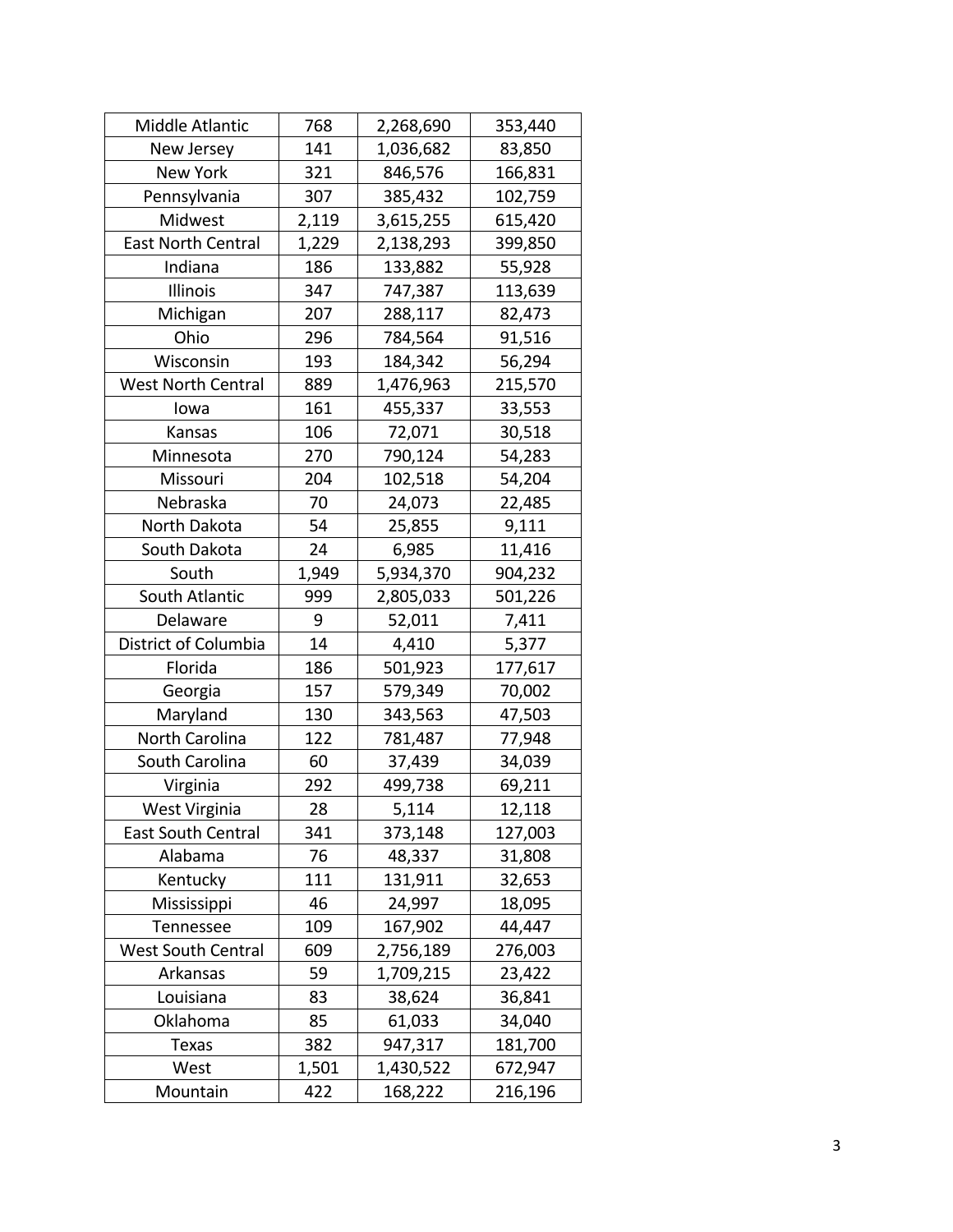| Arizona           | 104   | 45,644     | 48,313    |
|-------------------|-------|------------|-----------|
| Colorado          | 116   | 36,832     | 61,091    |
| Idaho             | 37    | 28,277     | 18,529    |
| <b>New Mexico</b> | 39    | 7,057      | 17,470    |
| Montana           | 34    | 7,002      | 15,828    |
| Utah              | 60    | 31,299     | 25,391    |
| Nevada            | 23    | 9,702      | 19,878    |
| Wyoming           | 11    | 2,408      | 9,696     |
| Pacific           | 1,078 | 1,262,300  | 456,751   |
| Alaska            | 27    | 1,594      | 7,386     |
| California        | 806   | 681,229    | 319,612   |
| Hawaii            | 66    | 16,867     | 11,894    |
| Oregon            | 72    | 54,333     | 46,212    |
| Washington        | 107   | 508,277    | 71,647    |
| Total             | 6,657 | 14,278,909 | 2,682,192 |

## **The Wider Benefits of ESOPs**

At the company level, ESOPs have been associated with greater firm performance, productivity, and job stability. Employee ownership has been linked to greater employment stability in the face of an economic downturn, and firms with employee-ownership were more likely to survive the last two recessions.<sup>viii</sup>

Promoting ESOP transitions would be a smart investment for states even if all they did was increase business longevity and sustainability, but research conducted over the last three decades points to wider benefits. These findings are underpinned by general characteristics of ESOP companies. As a result of several factors, including the culture often created in these companies, ESOP companies tend to invest more heavily in employee education, training, and engagement for the long-term success of the company. Privately-held ESOPs generally intend their ESOPs to be permanent<sup>ix</sup> such that they have structural reasons to buck the trend of "short-termism" often seen in publicly traded companies and private equity firms that can have negative impacts on workers and communities.<sup>x</sup>

First and foremost, these companies create retirement savings at a time when the median retirement savings among Americans without traditional pensions is zero.<sup>xi</sup>

ESOP companies tend to lay off employees at lower rates compared to other companies. National surveys show that among employees at private firms both actual layoffs and the perceived likelihood of being laid off are lower for employee-owners than for nonowners.<sup>xii</sup>

This increased job tenure translates into quantifiable benefits for workers in ESOPs. An ongoing analysis of panel data from the National Longitudinal Survey comparing younger workers with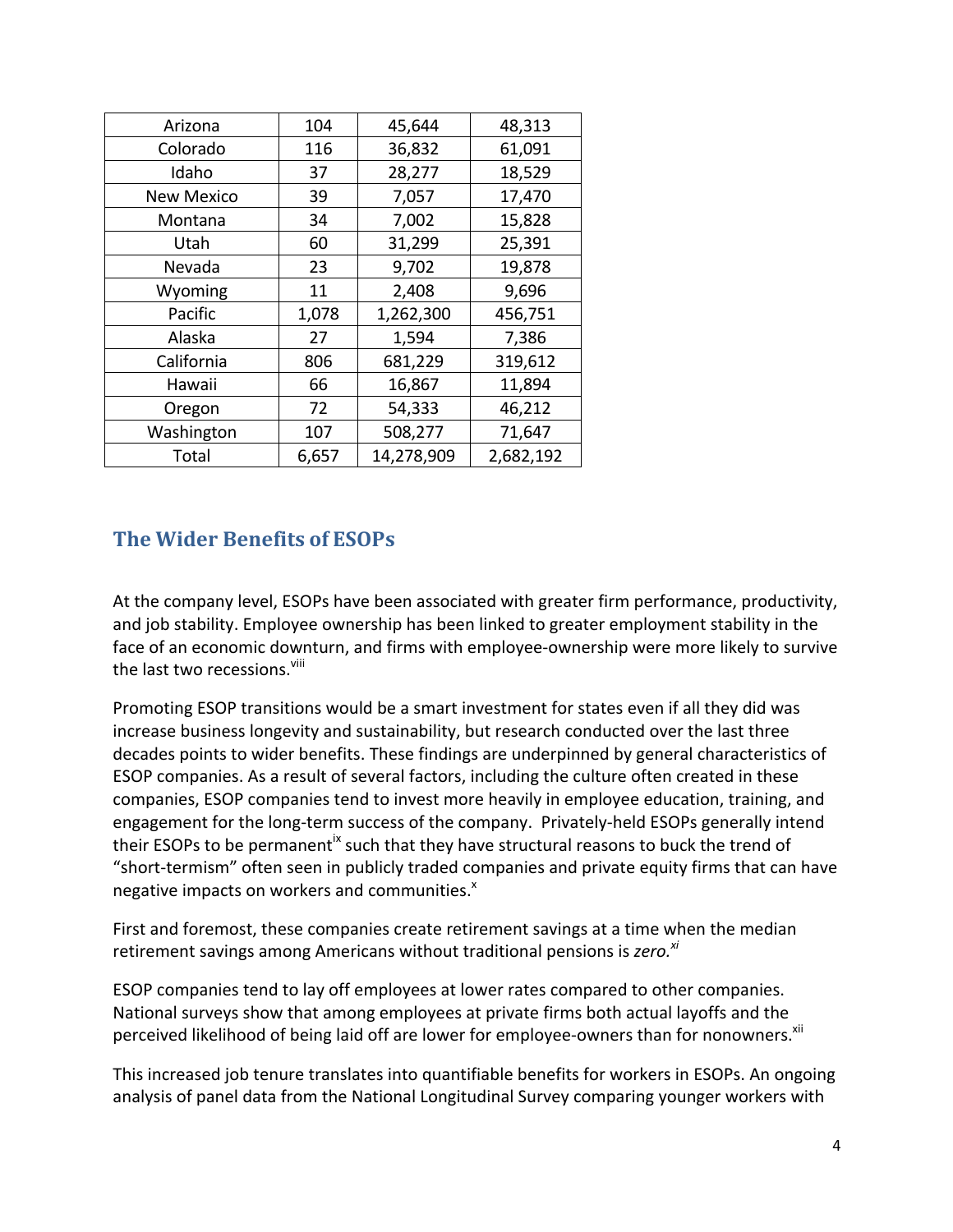ESOPs to similar workers without such a benefit finds the median job tenure of employeeowners is 5.1 years, 46% greater than the 3.5 years for those without an ESOP. This translates into appreciably higher median household wealth for ESOP workers.<sup>xiii</sup>

Interviews conducted with lower-wage ESOP employees demonstrate very real impacts on emotional well-being and positive inter-generational effects that go beyond the quantifiable financial security.<sup>xiv</sup>

# **Promoting employee ownership**

Many business owners either don't know or have misconceptions about ESOPs and how to use them for ownership transition. $^{xV}$  In this context, education and outreach can be powerful tools. There are already many experts who can be drawn upon and infrastructures such as colleges and universities that can be leveraged for information, support, and access to business owners. Successful ESOP companies often have knowledgeable and engaging spokespeople. The task is to bring together these resources in a way that works best in each state.<sup>XVI</sup>

In order to increase the effectiveness and penetration of local outreach and education, states can: 

- Create an Office of Employee Ownership with a dedicated staff person. The office could exist within a state agency or as a nonprofit receiving state funding;
- Provide grants to one or more nonprofits to run an outreach program;
- Hold seminars statewide in conjunction with professional, business, and trade publications and organizations;
- Publish and disseminate brochures and other material; and
- Work with the media to encourage stories on local ESOP companies.

In order to promote ESOPs as an attractive alternative to private equity, outside competitors, and other potential purchasers of the business, ESOP outreach should:

- Focus on business owners who are approaching retirement or a liquidity event, as opposed to start-ups or businesses who are interested in progressive management.
- Focus on the human side and emotional impact of employee ownership. Videos and other personal testimonials contrasting the storylines of a company that becomes employee-owned versus one that becomes owned by an outside investor can be powerful.
- Take advantage of the ESOP community by facilitating peer-to-peer connections, where company leaders talk with their peers who have sold to an ESOP. These connections are usually fostered based on location or industry.
- Take care to ensure that the center is seen as providing objective information as opposed to being perceived as trying to "sell" owners on the idea.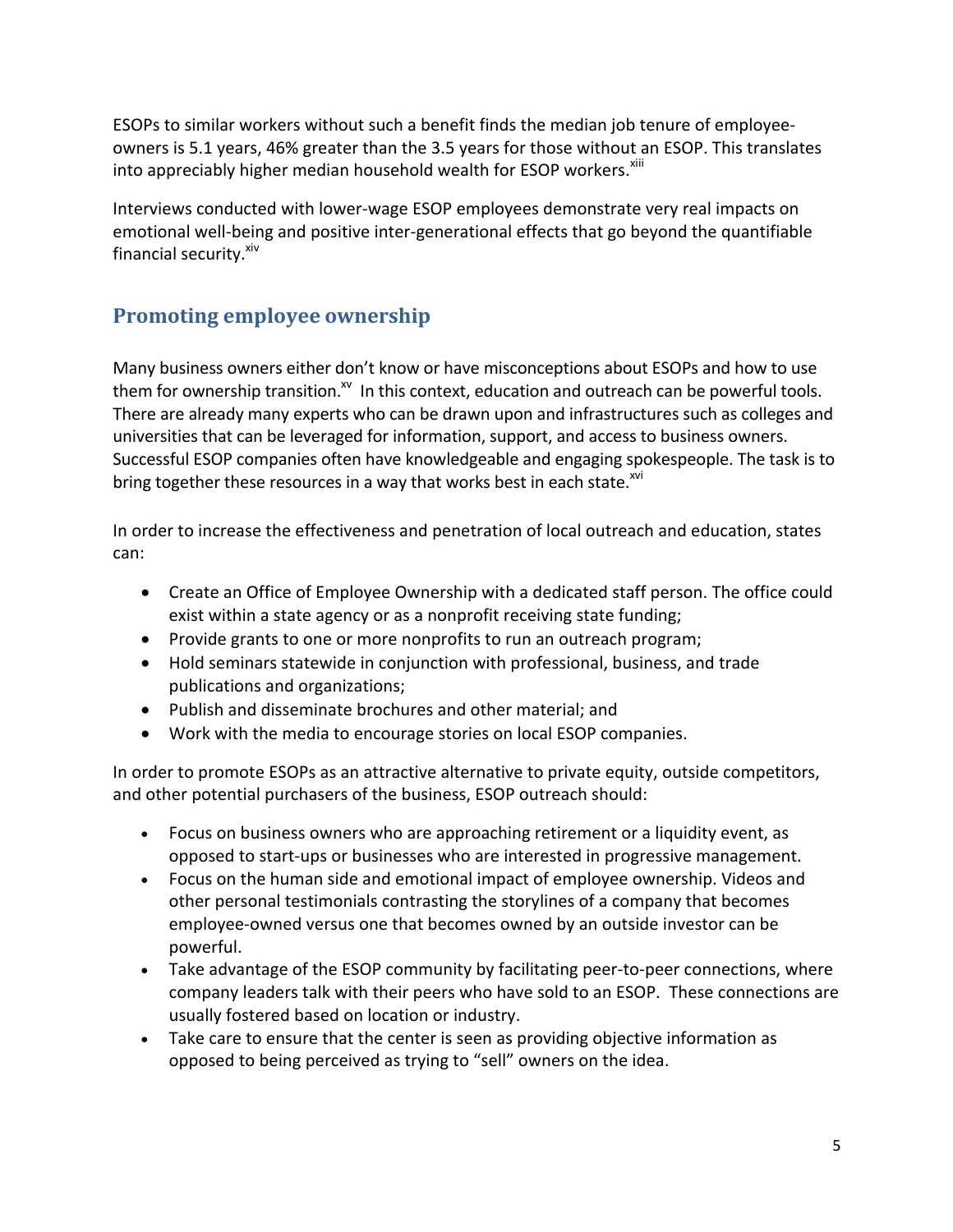Currently, there existing and burgeoning employee ownership state organizations in California, Colorado, Indiana, Massachusetts, New Jersey, North Carolina<sup>xvii</sup>, Ohio, Pennsylvania<sup>xviii</sup>, and Vermont<sup>xix</sup>, and exploratory efforts in other states, as well as a city-based program in Newark, NJ.

These centers all have roughly the same mission--to encourage the adoption of employee owned business models through education and outreach. That said, they differ in their funding, strategy, and methods. These centers range from purely volunteer driven to fully fledged organizations with an executive director and full-time staff support.

These centers are most often set up as independently operated  $501(c)3s$ , though several are operated out of state universities. Of these, Vermont, Colorado, and Massachusetts have statefunded programs.

The California Center for Employee Ownership (CCEO)<sup>xx</sup> is housed at the University of San Diego's Rady School of Management, and the New Jersey/New York Center for Employee Ownership (NJ/NYCEO)<sup>xxi</sup> is a based out of the Rutgers University's School of Management and Labor Relations.

The most long-lived of this type of effort, the Ohio Employee Ownership Center (OEOC)<sup>xxii</sup>, was established at Kent State University in 1987 and is funded via public and private grants; memberships and sponsorships; fee-for-service work; donations; and other sources.

The Indiana Center for Employee Ownership (INCEO)<sup>xxiii</sup> resulted from the initiative of a CEO of a successful ESOP company to make sure other businesses in his state knew about the benefits of ESOPs.

The Massachusetts Center for Employee Ownership (MassCEO)<sup> $xiv$ </sup> was created by an act of the Massachusetts legislature in 2017 and has been formally operating as part of the Massachusetts Office of Business Development since April 2019.

States can set up the centers as part of a state agency, as Colorado did in 2019. The state plans to work closely with the nonprofit Rocky Mountain Employee Ownership Center (RMEOC)<sup>xxv</sup> to implement the program, similar to the MassCEO. The RMEOC has been operating out of Denver since 2009 and was a key driver in the creation of the Colorado state agency.

And at the local level, the City of Newark, in partnership with the Newark Community Economic Development Corporation (CEDC) and private investors, is implementing the development of employee-owned businesses as a community wealth-building strategy.<sup>xxvi</sup>

# **Other policy approaches**

Arguably, the lowest-hanging fruit is simply informing and educating business owners. In terms of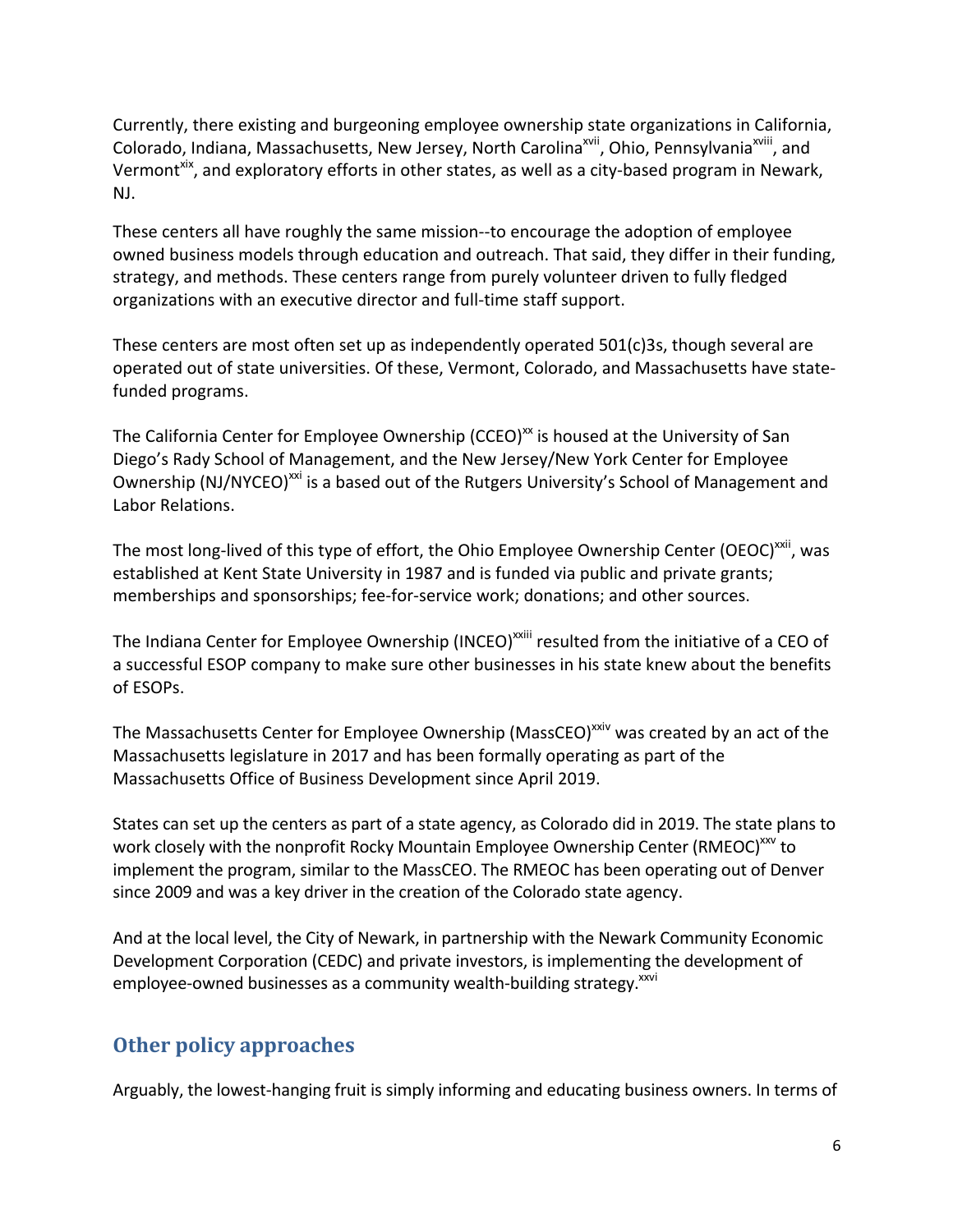potential there is enormous room to grow. Beyond this, there is a fluid and varied landscape of ideas and approaches to encourage and support employee ownership.

One such approach involves providing purchasing preferences for ESOP-owned companies.<sup>xxvii</sup> Currently, programs such as woman-owned business enterprise, minority-owned business enterprise, and service-disabled-veteran-owned business enterprise designations almost universally exclude any company where a majority of the stock is held by an ESOP. That is because the stock is legally held in an ESOP trust, and a trust is, by definition, not a qualified individual for set-asides. This leads to the anomalous situation where a company could be majority-owned by employees in the qualifying group, as well as, run by people in that group and yet not qualify, whereas a company owned by just one individual of that group does qualify.

Legislation being considered in Texas would allow these set-asides if the trustee was a qualifying individual. It also would designate majority-owned ESOPs as historically underutilized businesses, another set-aside preference. Similarly a bill in California would provide a 3% purchasing preference for majority employee-owned companies regardless of the status of individuals involved. This change could both make it more practical for businesses qualifying for set-asides to move to majority employee ownership as well as encourage some companies who might otherwise not qualify to become eligible.

States are considering and attempting other ways of encouraging ESOP formation, including:

- Providing loan funds, loan guarantees, and incentives for ESOP loan providers.
- Providing funding for ESOP feasibility studies.
- Extending and expanding tax breaks to owners of companies selling to an ESOP.
- Creating tax abatement programs for companies with ESOPs or other broadbased employee ownership structures. Iowa and Missouri, for instance, have extended the deferral of state taxes on the sale of stock to an ESOP to S as well as C corporations.

<u> Andrew Maria (1989)</u>

 $\overline{I}$  NCEO analysis of the Annual Survey of Entrepreneurs, 2016.

<sup>&</sup>lt;sup>ii</sup> See the work of Professor Timothy Bartik and Professor Kenneth Thomas, and the research conducted and compiled by https://www.goodjobsfirst.org/<br>
"" Of course, this course of action is not suitable for every company. Generally, companies should have at least 20

employees to be able to absorb the transactional costs of an ESOP, have enough profits to purchase shares and still run the company, and have a culture open to sharing ownership.<br>iv See this booklet for an overview of how ESOPs work in practice.

https://www.nceo.org/assets/pdf/misc/Employee-Ownership-NCEO.pdf